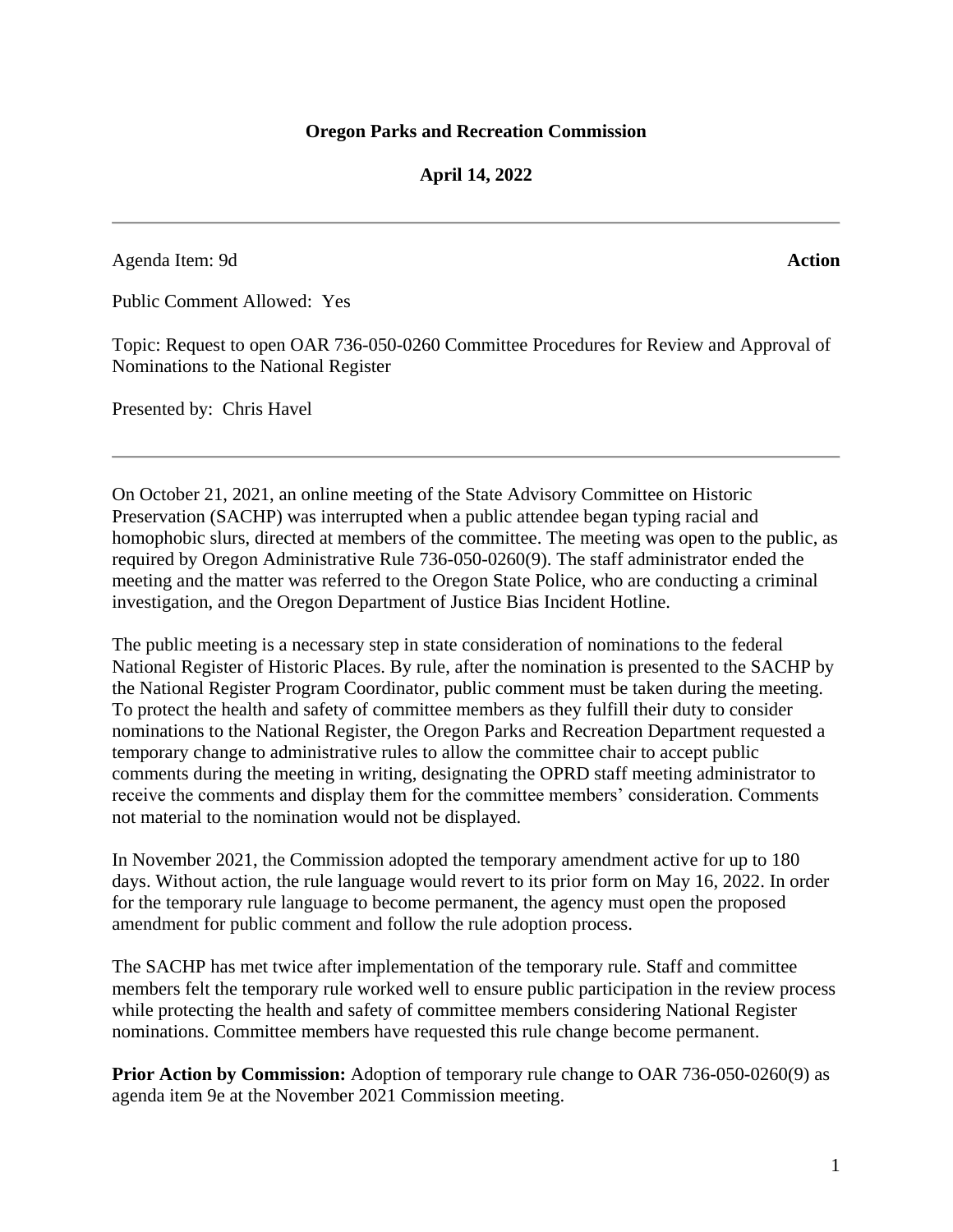**Action Requested:** Staff request permission to open rulemaking on amendments to OAR 736- 050-0260(9) to make temporary changes to public comment process for SACHP permanent.

**Attachments:** Attachment A Marked Copy.

**Prepared by:** Chris Havel and Katie Gauthier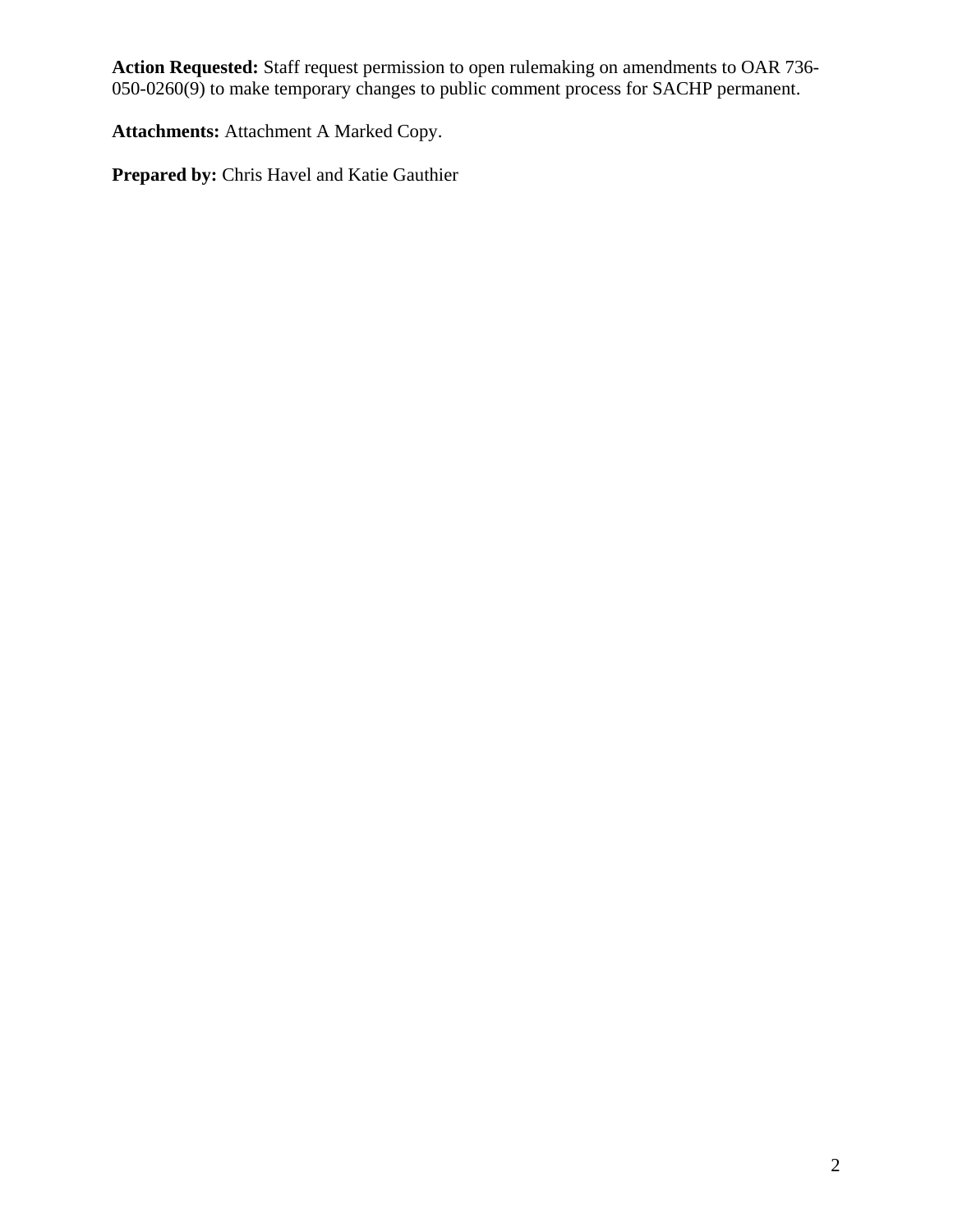Oregon Administrative Rule 736-050-0260

## *State Advisory Committee on Historic Preservation: Committee Procedures for Review and Approval of Nominations to the National Register*

(1) The committee must review all National Register nomination forms except for those prepared under OAR 736-050-0250(19)(a)(A) to  $(E)$  and when a CLG objects to a National Register nomination form as provided under OAR 736-050-0250(13).

(2) The committee must make a recommendation to the SHPO whether the National Register nomination form meets the following criteria:

(a) All procedural requirements are met;

(b) The National Register nomination form is adequately documented;

(c) The National Register nomination form is technically and professionally correct and sufficient; and

(d) The National Register nomination form demonstrates that the nominated property meets the National Register criteria for evaluation.

(3) Neither the SHPO nor the committee chairperson or vice chairperson will consider a National Register nomination form submitted after the opening of the public comment period.

(4) The owner(s) and chief elected official may waive the CLG comment opportunity described in OAR 736-050-0250(13) by each submitting a written statement to the SHPO at least 15 calendar days before a scheduled committee meeting. The remaining provisions of OAR 736- 050-0250 must be met.

(5) Committee members must disclose actual and potential conflicts of interest in accordance with ORS 244.120 to ORS 244.130.

(6) Committee members must not recuse themselves for a potential conflict of interest.

(7) A quorum of 5 committee members are required to conduct business. The committee retains a quorum if by the removal of committee members for declared actual conflicts of interest the committee falls below 5 present, voting committee members.

(8) For each National Register nomination form presented to the committee, the National Register Program Coordinator must provide a summary of:

(a) The argument presented in the National Register nomination form, and

(b) Public comment received prior to the committee meeting pursuant to OAR 736-050- 0250(12).